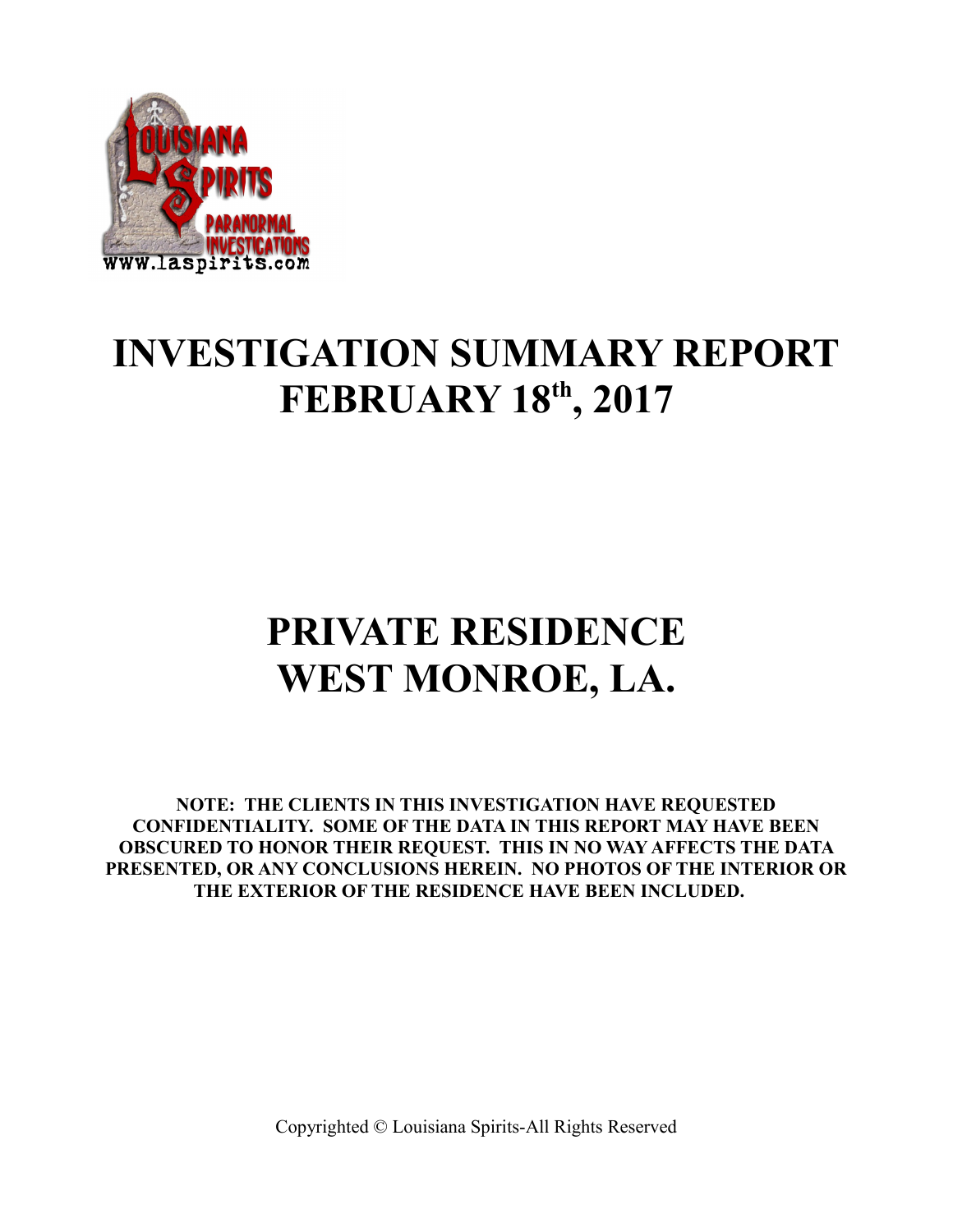# **HISTORY**

This home is in a subdivision in West Monroe. The client and family have lived there for quite a few years.

# **EXPERIENCES**

The clients hear voices, with no one in the area of the sounds. Footsteps are also heard, when no one is in the area of the sounds. Shadows are often seen, cause unknown. Apparition figures are seen, and objects have been both moved and thrown.

## **INVESTIGATION**

DATE OF INVESTIGATION: February 18, 2017

PARTICIPANTS: BESS MAXWELL, CONNIE WILLIAMON, KIRK CORMIER

EQUIPMENT: Digital Cameras, Infrared cameras and DVR system, Digital audio recorders, Ion Counters, P-SB7 Spirit Box, Infra-sound detection equipment, Digital thermometers, Various EMF meters including Tri-Fields, Motion detectors including geophone and laser grid systems, Ovilus interactive voice communications device, and and digital sound recorders.

INVESTIGATION: At the time and places tested, no anomalous photos were taken. No data was noted on video. Nothing unusual was detected by laser grid or geophone. No high EMF fields from AC current were found in any location likely to result in prolonged exposure, although there are some areas of high EMF fields from wiring. No anomalous hot spots or cold spots were noted. No anomalous motions were noted. No standard EVP voices were recorded. Five recordings were noted of words formed by the P-SB7. No excessive positive ion counts were noted. No infrasound, nor standing waves of such, were detected at times of testing, in the areas of testing. No inordinate positive ion counts were noted.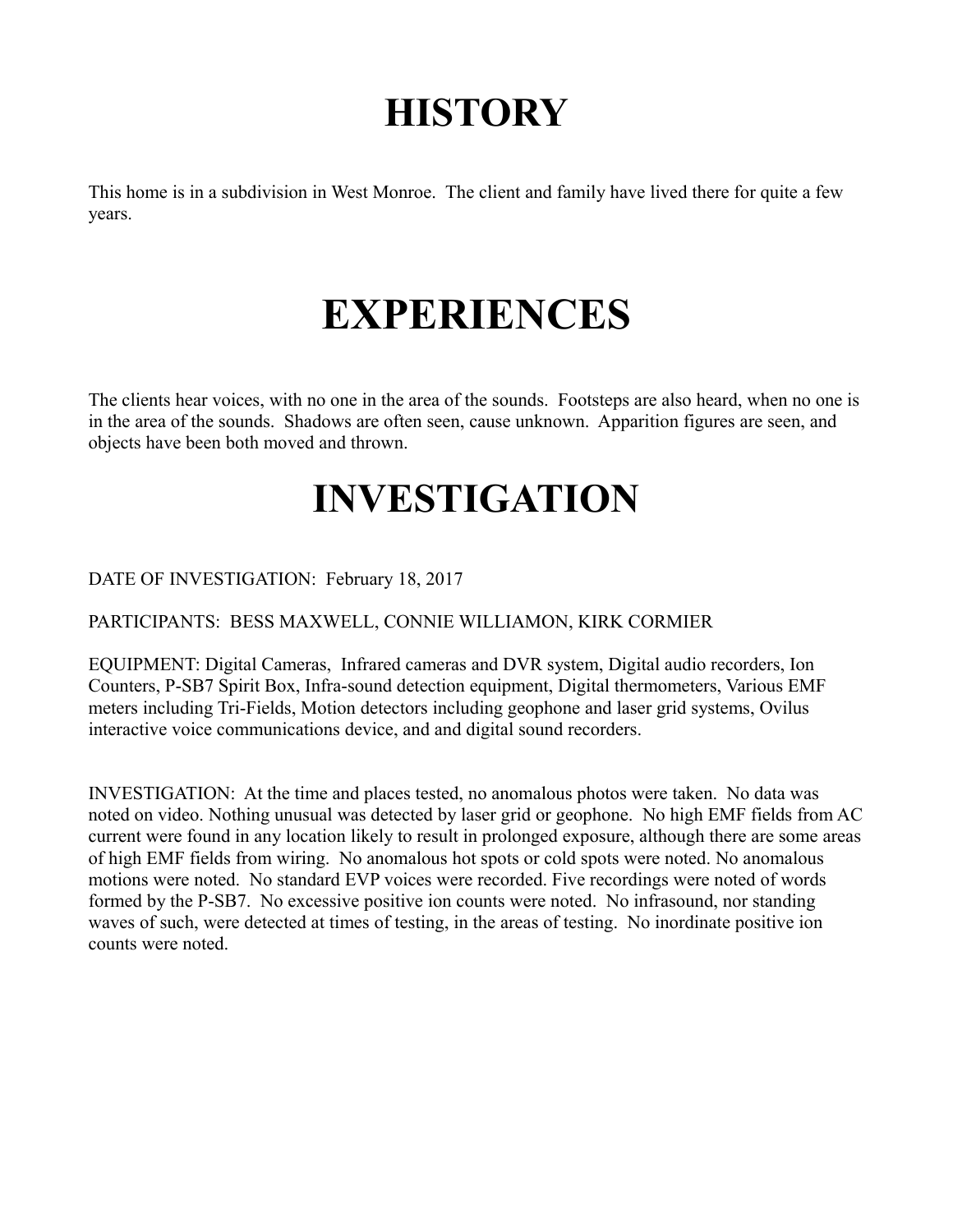#### **PART ONE**

#### **THE MODEL P-SB7 SPIRIT BOX**

**This device utilizes a milli-second adjustable forward or reverse sweep technique coupled with a white noise distribution between frequency steps. This is designed to add ambient sound energy for the production of real time EVP, allowing for instant feedback in communications attempts. See item 16 in "General Parameters of the EVP Phenomenon".** 

**CLIP ONE: LIVING ROOM CLIENT: "What was that noise we heard in the kitchen? Was that you?"**

**CLIP TWO: BESS MAXWELL: "Can you give us a sign you're here?" Voice: "It's me!"**

**CLIP THREE: KIRK CORMIER: "Do you come by or stay all time?" Voice: "It's not fair!" Voice 2: "I thank you."**

**CLIP FOUR: Client explains how their granddaughter told them that her grandmother came to tell her goodbye. Voice: "You're right!"**

**CLIP FIVE: Client talking about how big the kids are getting. Voice: "Alright!" Voice 2: "Bernie."**

#### **STANDARD EVP NONE NOTED**